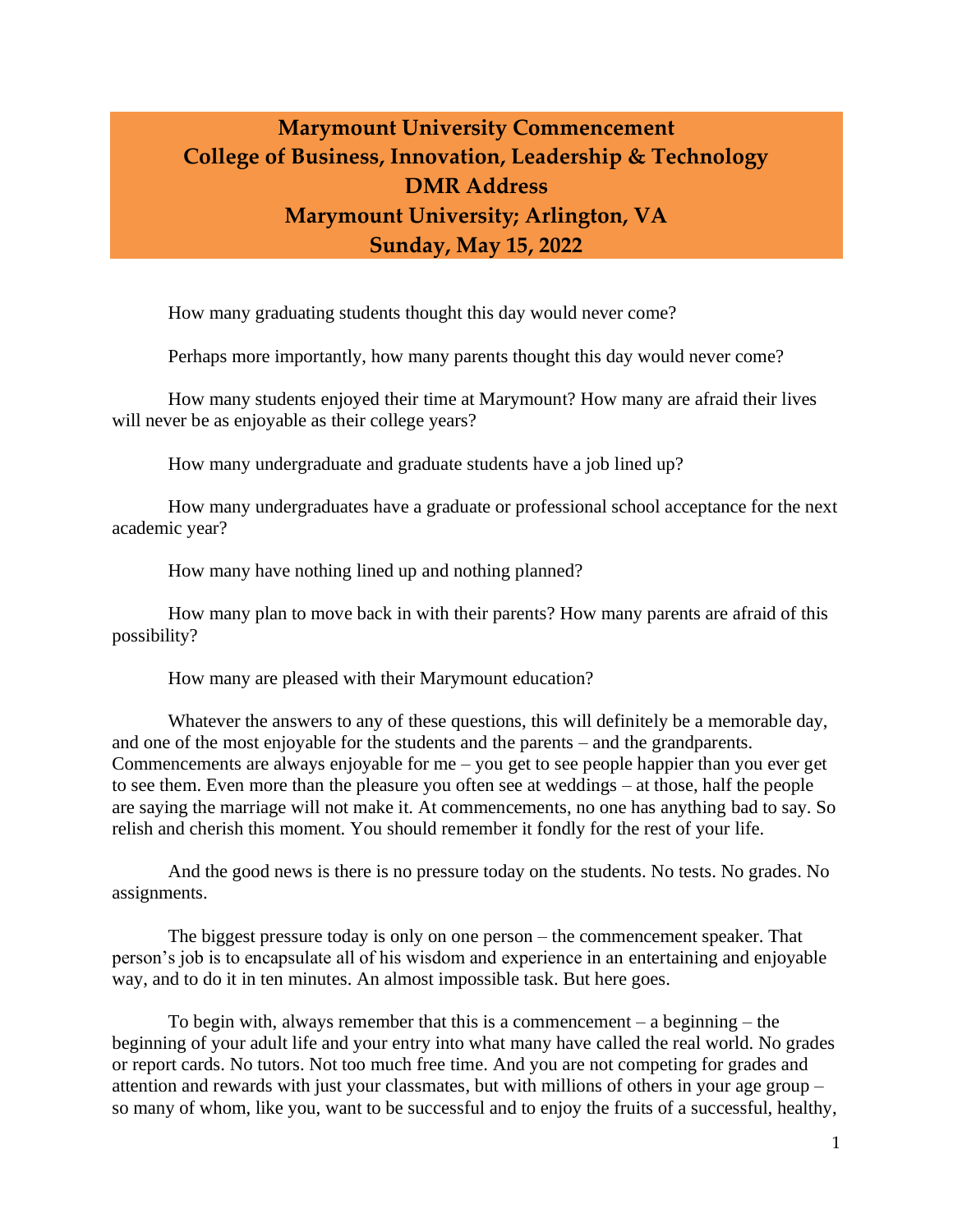and happy life. And so many of whom, like you, want to do something productive and meaningful with their lives.

Let me now give you a few secrets about how to achieve that goal. Honestly, while you no doubt learned a great deal while at Marymount, I am now going to tell you everything you need to know to be successful in whatever you do and to achieve happiness, and in just a few minutes. You can forget everything you have learned over the past several years. Indeed, you could have just skipped the last few years, for now I will tell you all you need to know about life and success. But please keep my ten secrets to success and happiness between us.

One. Read constantly, especially books. Nearly one fourth of American adults have not read a book in the past year. But reading is a key way to learn. You have to exercise your brain like you exercise a muscle. And a great way to do that – one of the best ways – is to constantly read. Learn as much as you can. And reading books focuses one's learning skills like very few other exercises. But read always. Keep learning. Never miss a chance to learn more and to read more.

Two. Write and talk effectively. Much of life is about persuading others to do what you want. There are a number of ways to do that. But among the two best ways are learning how to write effectively and how to talk effectively. You do not need to be Shakespeare or Martin Luther King, but you really need to practice constantly writing – and not Tweets or LinkedIn messages, but memos and letters and articles and presentations. And this takes constant practice and work. Take every opportunity to learn how to write effectively and persuasively – and get help from those more experienced in this than you early in your post-commencement career.

Similarly, learn how to speak effectively, by practicing as often as you can giving talks or speeches or interviews or presentations. Again, you do not need to be a gifted and prize-winning orator or debater. But you can really be effective in what you want others to do if you practice your public speaking skills. Nothing will help you persuade others of your thoughts as well as speaking clearly, precisely, and effectively. Practice whenever you get a chance, and accept any opportunities you get to speak.

Three. Experiment with various career possibilities. Do not think the career path you will ultimately make your own will happen right away. Try many different possibilities. Experiment. Do not be afraid to go out of your current comfort zone. Find something you truly love and want to do it so much that it is more pleasure than work. That did not happen to me until I was 37, when I started an investment firm in Washington. My mother had wanted me to be a dentist. A noble profession, but not for me. Perhaps private equity is not really the highest calling of mankind, as I have often said, but I have enjoyed it, and as Warren Buffett has said about himself, I tap danced to work every day. You should seek similar career fulfillment. And keep changing what you are doing until you find something you love. No one ever won a Nobel Prize hating what they do.

Four. Share the credit and take the blame. Very little of anything of consequence happens with one person doing all of the work and deserving all of the credit. Share credit. As Ronald Reagan liked to say, there are no limits to what humans can accomplish if they are willing to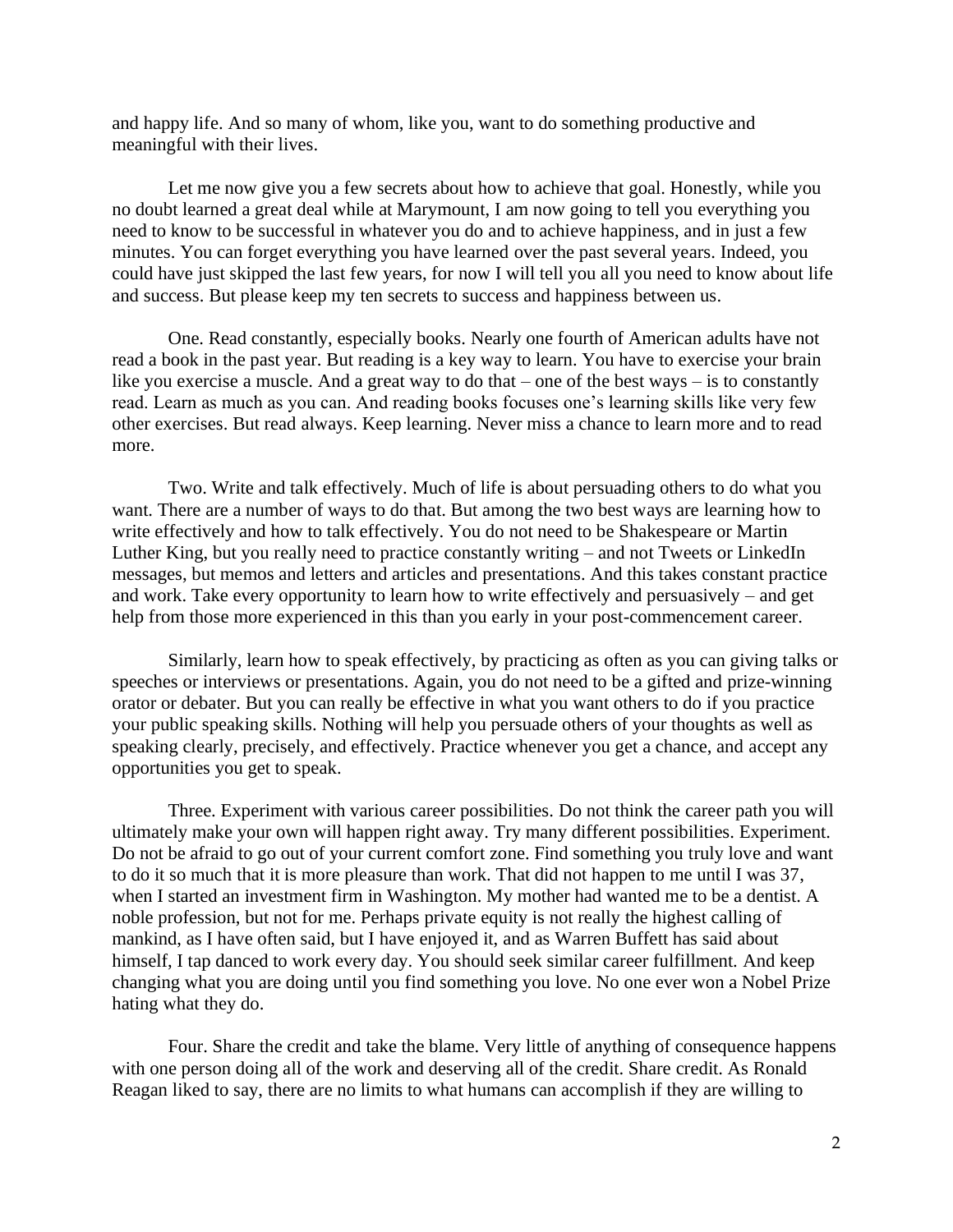share the credit. Similarly, when things go wrong and you are responsible, or even partially responsible, own up to the mistake and do not look for scapegoats. You will be far more respected for accepting the blame.

Five. Do not be afraid of failure. All successful people have failed at one or more things in life. I certainly have – and frequently. They failed because they did not yet have enough experience, enough skill, or enough ability. Or events overcame what they had expected. But there is no shame in failing. You learn from mistakes and get better. Show me someone who has never failed, and I will show you someone who has not achieved much. Failure teaches lessons and skills, so do not be afraid to leave your comfort zone because you might fail. Learn from your failures. Get up off the floor and get back into the arena.

Six. Try humility rather than arrogance. There are no doubt many people who get somewhere in life by being arrogant or being inconsiderate of others. But those people should not be your role models. You should learn to be – and be – humble about your accomplishments. Let your parents brag about what you have done. That is their job and pleasure. But you should realize that people will respect you much more, and you will get much more done in working with others, if you show humility and are in fact humble. And this should be true even if you become famous, wealthy, or President of the United States.

Seven. Make some good luck. Obviously, you can have good luck and bad luck. And you cannot always control the amount of good luck or bad luck. To some extent that is beyond your control. Circumstances can sometimes be beyond your control. But you can improve your chances of having good luck by taking opportunities to meet people, to network, to join some organizations, to let people know of your interests. You never know who you might meet that might lead to a career or some good opportunities. That happened to me repeatedly. People I met by chance often helped me meet others who helped me start my firm or pursue projects of interest to me philanthropically. You cannot meet too many people. And remember to follow up. A frequent mistake that people make is not following up on contacts or leads. Or not following up on promises. If you commit to do something or promise someone something, actually honoring your commitments or promises will impress everyone.

Eight. Give back to your society and your country. Do not obsess only about your career or personal life and pleasure. Reserve time to give something back to your society or your country. You will feel much better about yourself and your time on this earth if you find ways to help others – with your time or ideas or your support. You will feel much better about yourself, and you will lead a much more fulfilling life. To some extent, life is about what Jefferson called the pursuit of happiness, though he never told us how to achieve it. But I can tell you. You will achieve much greater satisfaction with your life if you find some way to give back to your society and country by helping others. And doing so will ensure you will live longer, for you will be happier. And happier people live longer. You might think I am wrong, but why take a chance that I am right. I know I feel happier by giving back to this country, and am convinced doing so has lengthened my life.

Nine. Avoid ethical lapses. You will inevitably be tempted in your life to take ethical shortcuts – actions that you know are morally wrong, if not criminally illegal. At times the